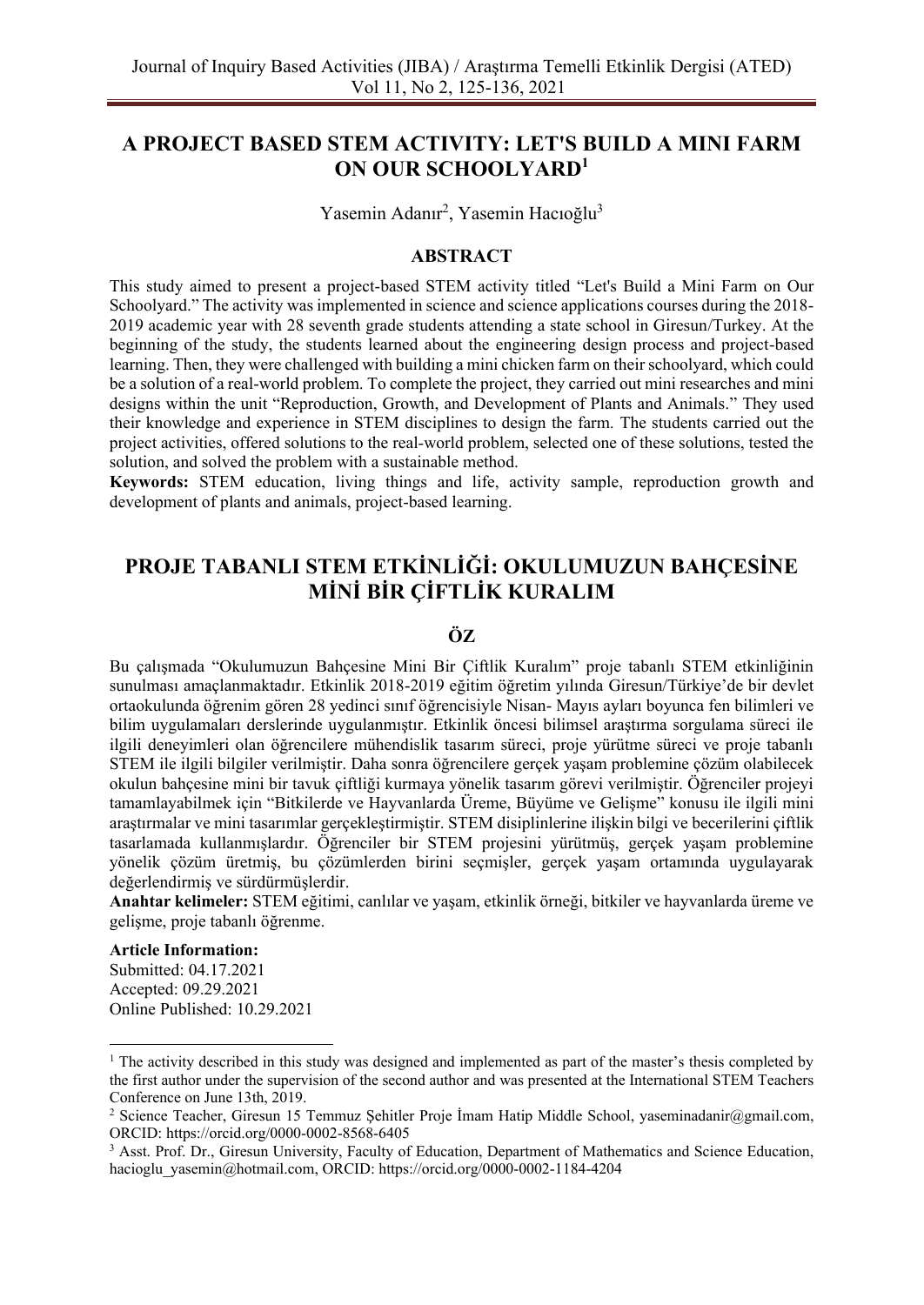### **INTRODUCTION**

In recent years, Science, Technology, Engineering, and Mathematics (STEM) education which is based on the integration of the disciplines (Bybee, 2013; Breiner et al., 2012) has been the focus of educational policies, learning activities, and research studies. The development, analysis, and dissemination of these research studies have led to an increased interest in STEM activities (Wan et al., 2020). These activities are generally in the form of integrating engineering and technology disciplines into science and mathematics instruction (National Research Council [NRC], 2012).

STEM instruction typically starts with a realworld problem or an authentic project that can be solved or completed with the knowledge and skills of STEM disciplines transcending their boundaries (National Academy of Engineering [NAE] & NRC, 2014). Students are expected to solve the problem or complete the project by engaging in scientific inquiry, engineering/technology design process, or mathematical modeling (NRC, 2012). Among these processes, the engineering design consists of identifying the problem, developing possible solutions, choosing the best solution, and making and testing a prototype and is often used in mathematics and science education (Wendell et al., 2010). Although different teaching approaches are used in STEM education (Guzey et al., 2020), project-based learning (PBL) stands out as it includes working on complex and authentic tasks (Thomas, 2000).

In the PBL approach, similar to the scientific inquiry and engineering design process, students engage in determining goals and constraints, researching the content, developing and analyzing ideas, creating models, testing and improving designs, and communicating with others to solve a complex problem that requires interdisciplinary knowledge and skills (Han et al. 2016; Wan et al., 2020). Through these processes, the PBL provides contextualized authentic experiences necessary for students to construct a conceptual<br>understanding of science, technology, understanding of science, technology, engineering, and mathematics concepts. In this context, PB-STEM emerges as an integration of project and engineering design process, and it requires students to complete authentic projects using the knowledge and skills of STEM disciplines (Capraro & Slough, 2013). In PB-STEM, students develop a product to solve a meaningful real-world problem. Hence, the project task/challenge also includes an engineering design process (Wan et al., 2020). In this approach, scientific inquiry, engineering design process, and project-based learning are carried out simultaneously and intertwined under the guidance of a teacher. Thus, along with students' meaningful learning of science and mathematics concepts, their skills, interests, motivations, attitudes, and career awareness also develop (Chen & Chang 2018; Han et al., 2016; Wan et al., 2020).

Research studies examined the design and implementation of the PB-STEM approach and reported its positive outcomes for students' learning (Bell, 2010; Horton et al., 2006; Merrill & Comerford, 2004; Schooler, 2004). However, some studies revealed that science teachers found it challenging to plan and implement project-based learning and/or STEM activities (Bozkurt Altan & Hacıoğlu, 2019; Hacıoğlu & Başpınar, 2020; Wilhelm et al., 2019). These findings point out the importance of developing and sharing PB-STEM activities with teachers to support them in implementing STEM education. In particular, there are limited activities on the concept of living things and life in biology (Roehrig et al., 2021). Therefore, presenting examples of PB-STEM activities on the concept of living things and life and describing the learning environment designed for implementing these activities might encourage more teachers to practice STEM education.

## **ACTIVITY IMPLEMENTATION**

This study aimed to present a PB-STEM activity that addresses the curriculum standards within the "Reproduction, Growth, and Development of Plants and Animals" unit in the seventh-grade science curriculum (Ministry of National Education [MoNE], 2018). The activity was developed as part of the master's thesis completed by the first author under the supervision of the second author. More detailed information about the activity can be found in the first author's master's thesis (Adanır, 2021).

After obtaining the necessary legal permissions, the activity was implemented by the first author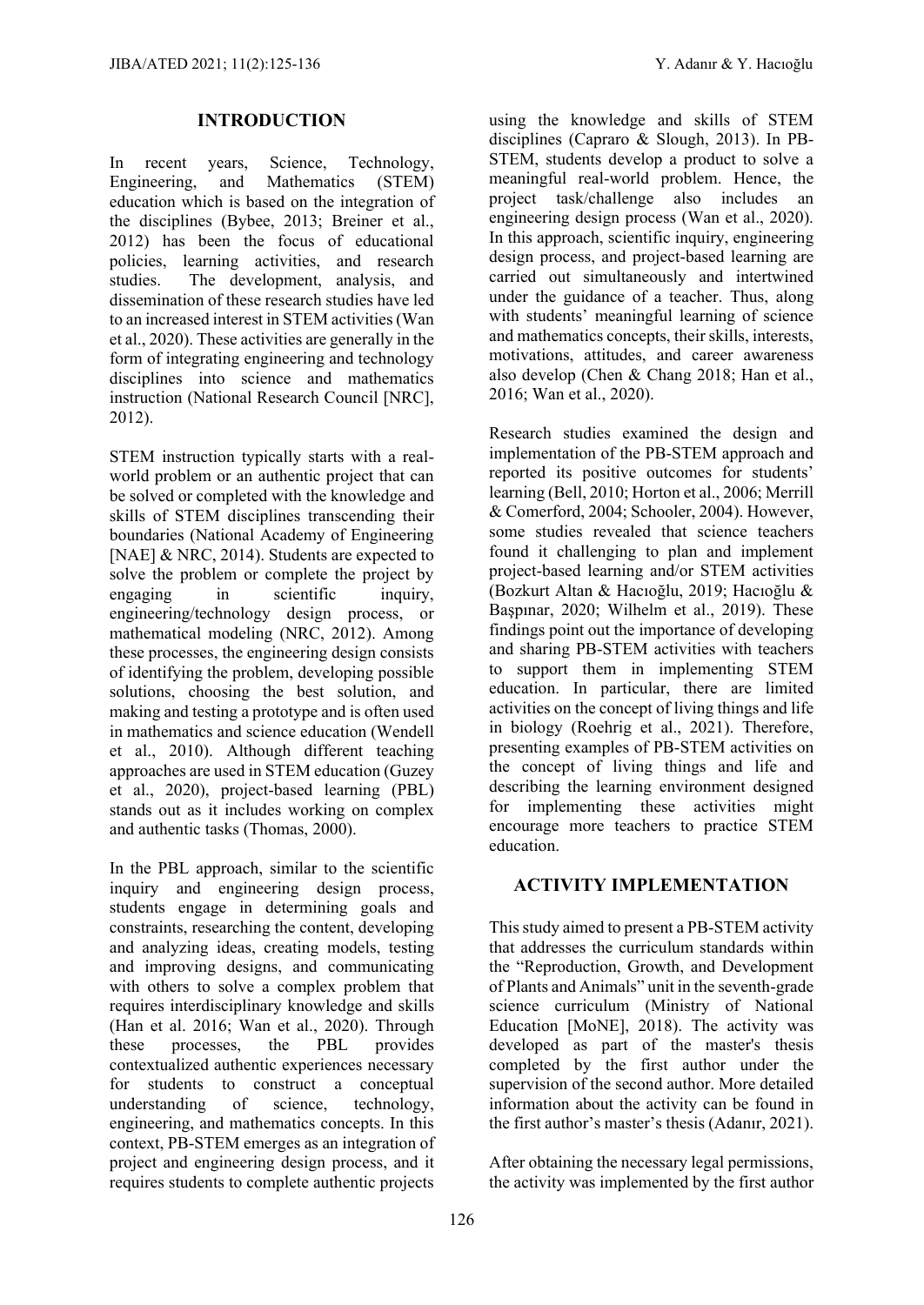(science teacher) under the guidance of the second author, with 28 volunteer seventh-grade students (15 girls, 13 boys) attending a state middle school in Giresun (a province of Turkey) in the 2018-2019 academic year. The students formed groups of 5-6 members and worked with their group members during the activity. There were five groups in total. The students named their groups Sunflowers (S), Pumpkins (P), Chicks (C), Nettles (N), and Jackals (J). The researchers coded the students with their group names and student number. For example, the students in the Nettles group were coded as N1, N2, N3, N4, and N5. The activity was implemented in the classroom (18 lesson hours within the science and science applications courses) and outside the classroom in a twomonth (8 weeks) period in April-May 2019.

### **Materials**

During the implementation of the activity, the following tools and equipment were used:

- ❖ STEM activity booklet "Reproduction, Growth, and Development of Plants and Animals" prepared by the researchers,
- ❖ teaching materials (smartboard, tablet, phone, computer, resource books, etc.),
- ❖ stationery materials (ruler, cardboard, pushpin),
- ❖ green space to build the farm,
- ❖ garden, farm supplies (hoe, shovel, vegetable crates, plant seeds, seedlings, water, straw, etc.), and
- ❖ construction and building materials (brick, cement, sand).

In the activity, the students were challenged with building a mini-farm where they can produce organic eggs and food, ensuring the reproduction, growth, and development of plants and animals. For the students to complete this challenge, they were given information about project-based learning (Capraro & Slough, 2013; Han et al. 2016; Wan et al., 2020) and the engineering design process (Wendell et al., 2010). Additionally, since this is a complex project, students' learning was scaffolded by including mini-research and minidesigns as recommended by Wendell et al. (2010) for design-based science education. Aligned with the engineering design process, the students suggested solutions for their farm design, evaluated these suggestions, and decided on the farm they would build as a class. Next, the students built the farm. They worked on the reproduction, growth, and development of plants and animals in the farm for 3 weeks to ensure sustainability. Lastly, the students evaluated their projects. Figure 1 shows the activity implementation model.



 **Figure 1.** The PB-STEM Model Implemented in the Activity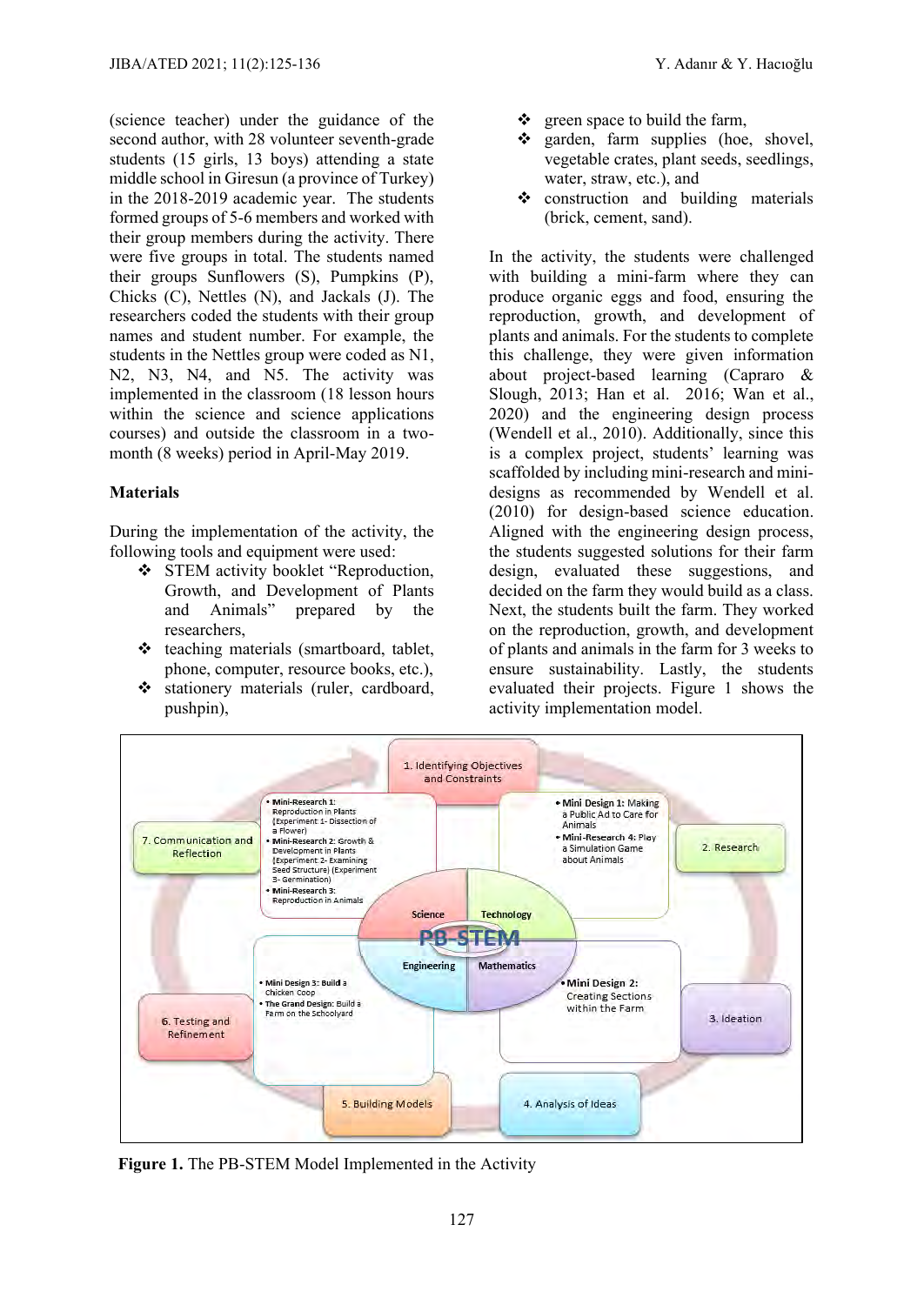#### **1. Identifying Objectives and Constraints**

This phase took 2 lesson hours and started with showing the students some real-world problems from various newspapers. The news articles discussed the negative effects of not consuming organic products on human health and the environment. Students shared ideas on what to do to solve these problems and proposed, "We should grow our own fresh and healthy food." Afterward, the teacher assigned the students a challenge (Figure 2) that asked them to build a chicken farm in their schoolyard. They were also asked to ensure the sustainability of the farm by feeding the chickens with organic food.

You are agricultural engineers assigned to build a farm for organic egg production using the space allocated to us in our school's hobby garden. You are expected to start a garden to grow healthy vegetables to feed the chicks and chickens so that you may get organic eggs. You are also expected to construct safe housing for the chicks and chickens so that they are not eaten by other animals. Ensuring the healthy reproduction of the chickens is another requirement of this project. You should recycle to create no waste in your environment-friendly farm. The budget for this project is limited. Now, let's solve this problem together!

**Figure 2.** PB-STEM Challenge

Students were asked to identify the criteria and constraints of the project task. The students determined criteria such as clean soil and healthy food and identified the budget as a constraint. The answer of a group is given in Figure 3 as an example.



**Figure 3.** Examples of Criteria and Constraints

#### **2. Research**

This phase lasted 9 lesson hours and included activities outside of the classroom. To help the

students notice that they need scientific information to carry out the project, the teacher asked them to discuss ideas on how to build and sustain their farm. During this discussion, the students realized their lack of knowledge on farming and that they were not able to elaborate on the subject. For example, Jackals had the following conversation:

J3: Let's raise worms to feed the chickens.

J1: Chickens eat beets. We need to feed them with vegetables. Do they eat worms? If they do, how will we raise them?

J3: How are we going to grow beets? Will we buy it from the market? We do not have enough budget.

To facilitate the students' discussion and inquiry, the teacher asked: "What do we know to build our mini-class farm? What do we need to know?" Each group completed a table to answer these two questions (Figure 4). One group, for example, wrote that they knew chickens need to live in a safe place and eat plants, but they did not know what chicks eat and how chickens reproduce.

| Neleri Billyoruz."<br>Hayvonlon<br>Fin rohan<br>beslene bilecakleri<br>br<br>$l$ atum.<br>yer | Neleri Bilmemiz Gerekiyor?<br>hayver resil<br>Br<br>ve golari?<br>gree proton |  |  |
|-----------------------------------------------------------------------------------------------|-------------------------------------------------------------------------------|--|--|
| bittiler le<br>$U$ ygun                                                                       | Olusan<br>youru<br>dielu-<br>$b$ $i \wedge$<br>besterocogy<br>nosil           |  |  |
| $rot + b$<br>Hayson<br>contp yasayecay told arran                                             | Bonna<br>milan<br>igh<br>segard<br>nosil                                      |  |  |
| Aydnick, have<br>alor<br>per array over                                                       | way<br>$D$ +ki<br>igh<br>saglant?<br>max1<br>ortam                            |  |  |
| eduseaya garrak                                                                               | $5 - 7$<br>lavue                                                              |  |  |

**Figure 4.** A Group's Know-Want to Know Chart

The students wrote research questions while completing the table given in Figure 4. The teacher guided the discussions so that the students wrote research questions that led to the mini-research and designs given in Figure 1. In addition, the teacher explained to the students that the research process should be planned gradually due to the complex nature of the project work as they have to answer more than one research question.

Next, the research phase began, and the students worked on each research question to learn the necessary knowledge and skills to carry out the project. Table 1 shows the research process that the students completed under the guidance of the teacher.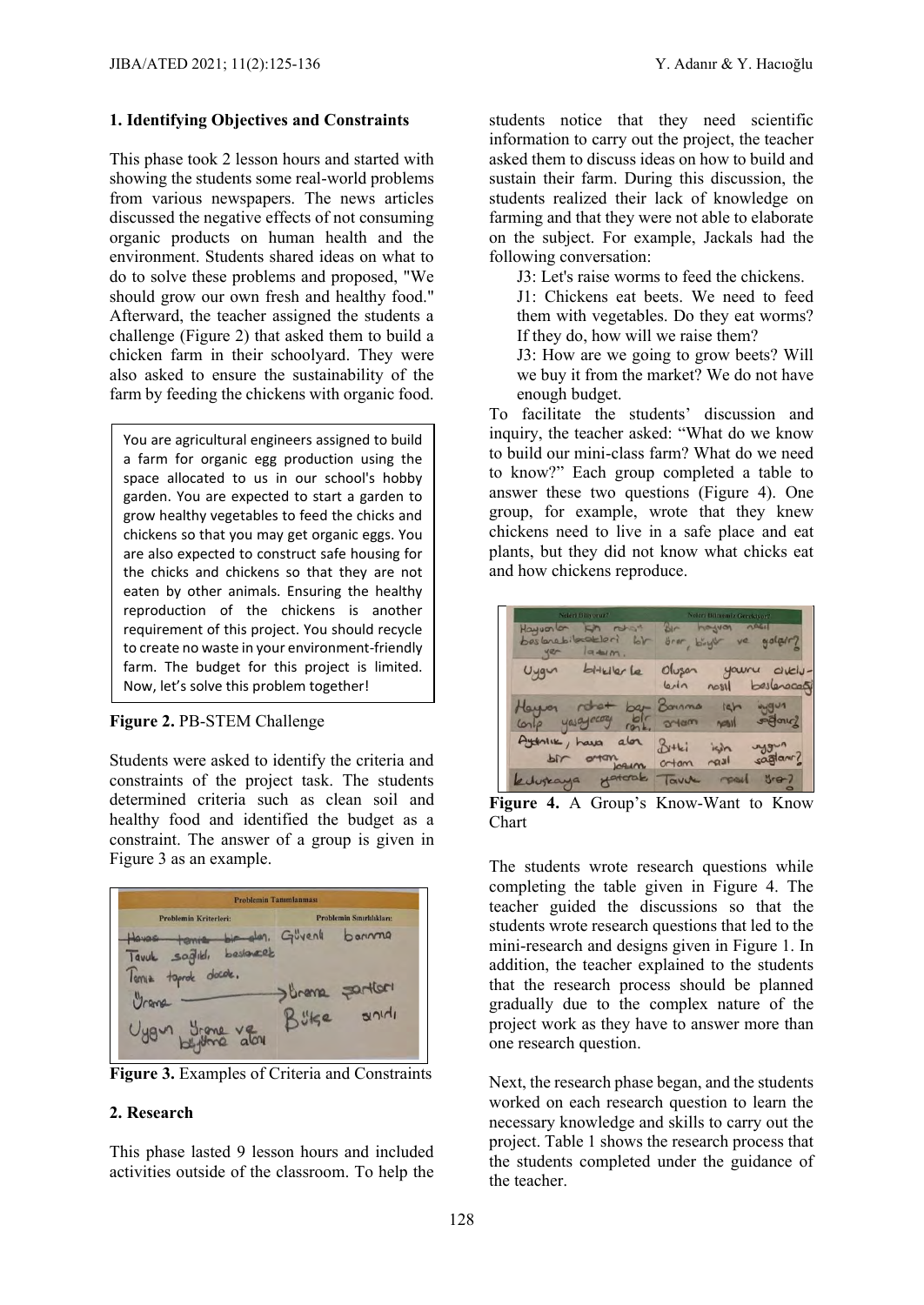#### **3. Ideation**

Once the students completed the research process, each student planned an individual solution in light of the criteria and constraints of the problem/the design challenge. Figure 5 presents an example solution. The students were asked to use the knowledge they learned from the research phase and to explain their solution in detail, including how it could contribute to the project. The ideation phase lasted 2 lesson hours. **Figure 5.** An Individual Solution Plan

| Rolf Belly's futuresting given till you Kollare<br>come Hathall learn I receivem.<br>Pancos = Pancas changer belenchilroesi ian               |
|-----------------------------------------------------------------------------------------------------------------------------------------------|
| Samo Review structor<br>Pancos<br>tide observers are do pan-<br>Tol Post currencipation that<br>more, extin; toward beste<br>ne bilmesi isin. |
| mealno matoroje Hip-<br>the country of contractor helps separation<br>Communication of the Communication                                      |
| Townson escorres as bayonesis Towns!<br>except preaser bir contain. Dealer are the building yate<br>roll neer Bittlikes yotisebilmesi isin Ha |

**Table 1.** Mini Design and Research Process and Examples of Student Work

**Mini Research 1: Reproduction in Plants (Experiment 1- Dissection of a Flower)** Since it is necessary to grow organic plants to feed the chickens with healthy food, the students researched the types and conditions of reproduction in plants. They answered questions such as "The fruit trees in our neighborhood have flowers. What is the importance of these flowers? Will we need flowering plants on our farm? Why?" The reproductive parts of the flowering plants brought to the class were dissected.

#### **Mini Research 2: Growth and Development in Plants (Experiment 2- Examining Seed Structure, Experiment 3- Germination)**

The students inquired about the growth and development processes of plants. For this pupose, they examined the structures of the seeds brought to the class and conducted an experiment to control the conditions necessary for the germination of a seed. They formed research questions and determined the dependent, independent, and control variables. During the experiment, data were collected and analyzed. A germination graph was created on reflective journals. The students interpreted the data and determined the necessary conditions for germination.

**Mini Design 1: Ensuring the Growth and Development of a Plant of Our Choice:**  The students designed the environmental conditions needed for the growth and development of a plant. The students took care of their plant for one week, wrote their observations in the reflective journals, and conjectured the necessary environmental conditions for the growth and development of the plant.

**Mini Research 3: Reproduction, Growth, and Development in Animals:**  Considering that chickens not only eat plant-based foods but also animal-based foods, the students investigated the reproduction, growth, and development conditions of animals using websites, textbooks, and supplementary sources. They also played simulation games about the growth and development of animals to deepen their learning.

**Mini Design 2: Making a Public Ad to Care for an Animal:** To integrate technology into the project lessons, the teacher asked the student groups to create a public service advertisement about how to care for an animal. The groups designed their public advertisement by examining the living conditions of animals in their environment and presented their advertisement to the whole class.

**Mini Design 3: Creating Sections within the Farm Garden:** This task promoted mathematics integration by asking students to create a mathematical model that shows the division of the farm into different sections. The students used cardboard and showed the sections of the farm reserved for plants and animals proportional to the actual measurements. By using ratio and area calculations, the students discussed how many plants and animals they could have on their farm.

**Mini Design 4: Build a Chicken Coop:** The students designed a cost-effective, environmental-friendly coop for chickens to live in a healthy and safe environment. The students determined the size and materials of the coop as well as where to build it on the farm.









At the end of each mini-research and mini-design, the students discussed how to use their new knowledge and skills to complete the project.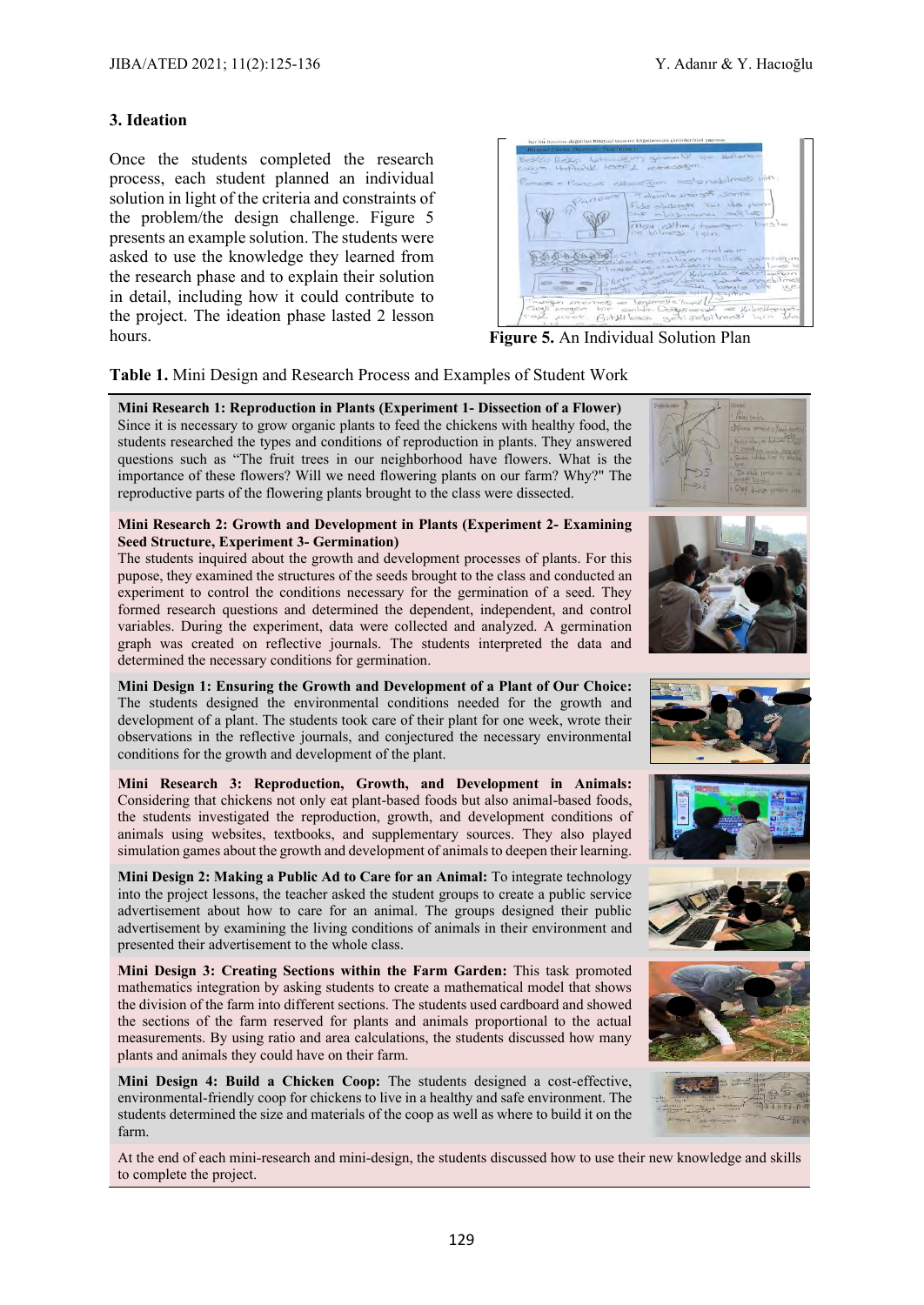## **4. Analysis of Ideas**

In this phase, which took 2 lesson hours, the students evaluated their solutions according to the criteria and constraints they had determined at the beginning of the engineering design and identified the best solution. Decision matrices were given to the groups to facilitate their decision-making process. Like engineers, the students created decision matrices to select the best solution that meets the most criteria and overcome the constraints (Figure 6).

| <b>KRITTLER</b> | SINRLILINLAR                            | ić |
|-----------------|-----------------------------------------|----|
| Wall<br>reme    |                                         |    |
| Besin           | Bir<br>$\ln n$<br>$\infty$              |    |
| Borinna<br>alan | Lineter lilmi<br>$\varrho_{\rm D}$<br>n |    |

**Figure 6.** One Group's Decision Matrix

During the decision-making process, the students took into account the growth period of the plants and the food that chickens eat. For example, an excerpt from the Jackals group's discussion is as follows:

J1: We should plant barley. This way, the chickens will have the food in a short amount of time because it grows fast.

J3: Then why do we plant seeds? If we sow lettuce seedlings, we do not have to wait for the time it takes for the seed to germinate and become a young plant. Chickens eat lettuce as well.

J6: Then, we can use lettuce in the first days when we build the farm. Later on, barley will grow, and we can use it.

J4: As an animal source of food, worms that reproduce by regeneration can be useful.

During the analysis of different solutions, some groups preferred to use seeds to feed the chickens, and some other groups decided to use seedlings to shorten the growth period. Some students suggested using the germinated seeds they used in the germination experiment. Photograph 1 shows an image from this phase, and Figure 7 presents the best solution selected by one group.

Since it was not possible to implement all the best solutions identified by the groups, the whole class selected the best solution among the groups' selections. For this to occur, each group

presented its best solution to the whole class. For example, the Pumpkins Group presented their solution as follows:

P5: We decided to have 5 chickens and 1 rooster on the farm. It is important to have a male and female to ensure the continuity of the generation. We think that the space will be enough. We also think that it will be suitable for the budget.

P1: We preferred to sow seedlings to grow healthy food. Using seeds would waste time in terms of growth and development.

P2: We chose to grow mint because it easily reproduces with vegetative propagation. It is also effective to get good eggs.



**Photograph 1.** An Image from the Analysis of Ideas Phase



**Figure 7.** One Group's Best Solution

In this phase, the students used science knowledge to analyze the solutions and defended their arguments with scientific reasoning to answer the questions posed by the teacher or other students. Thus, the students had the opportunity to evaluate both their own and peers' learning. For example, they evaluated the solution presented by the Chicks group as follows:

J3: Since glass wool is used to insulate the coop, I think it is not environmental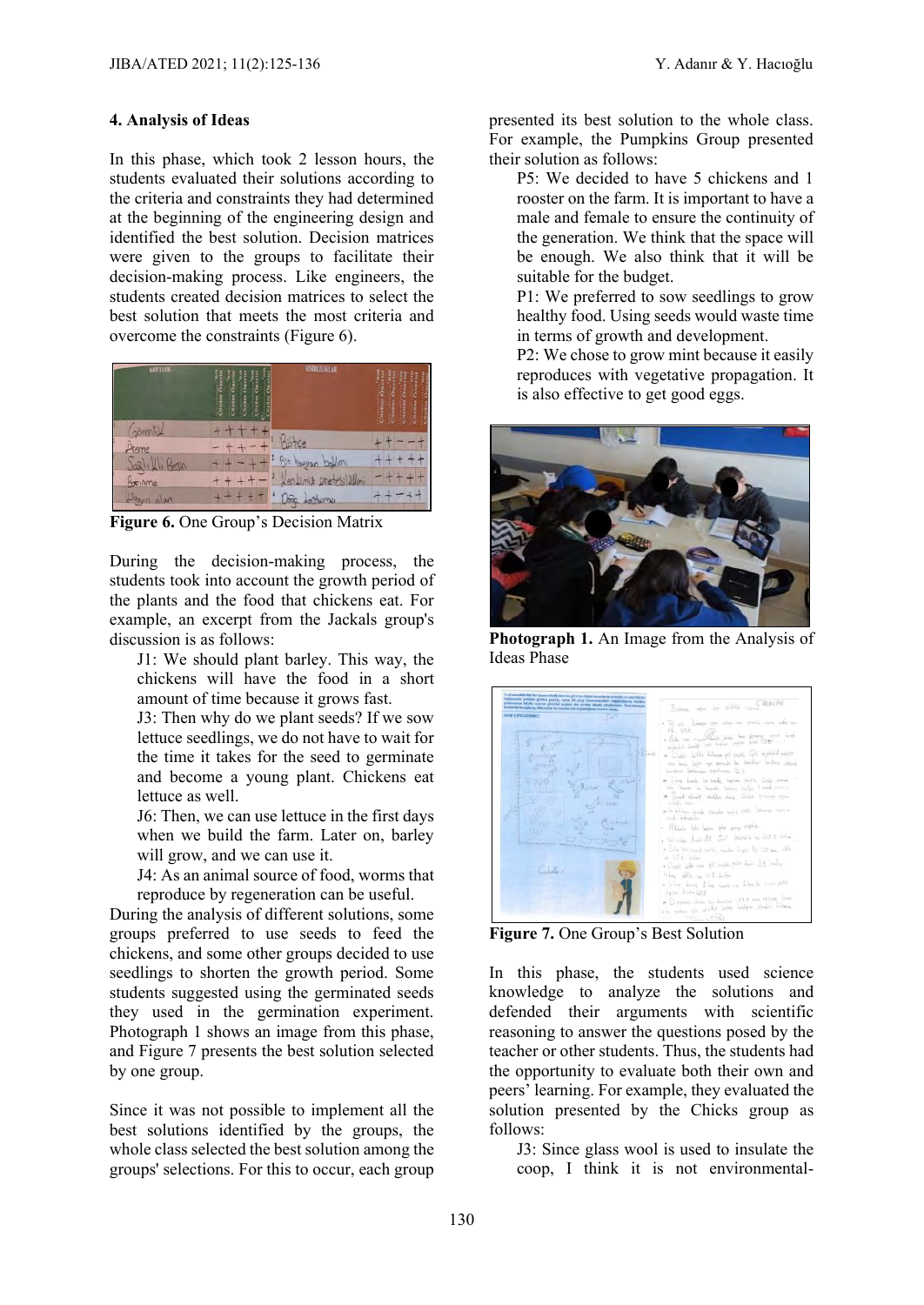friendly. However, their plan to use the leftover food in the cafeteria is important in order not to create waste. I think, overall, it is an environmental-friendly farm.

N1: They selected organic products, although it negatively influenced the budget. In this way, they can have nutritious eggs.

S4: Sexual reproduction is important for the continuity of the generation. They included chicken (female) and rooster (male) in the coop. Instead of only plant-based food, they used insects from the garden and worms that reproduce asexually by regeneration. I believe that the eggs will have high nutritional value.

Each group's solution was rated with the participation of all students by using the rubric written on the class board (Photograph 2). The solution plan that met the most criteria and overcame the constraints, thus received the highest rating, was selected as the best solution. The class shared ideas to further enhance the selected solution and devised a plan to implement it to complete the project.



**Photograph 2.** Images from Selecting the Best Solution Phase

Due to having limited time, the students decided to buy healthy chickens to ensure the healthy growth, development, and reproduction of chickens. Regarding the food to feed the chickens, they agreed on using the seedlings that they had grown during the mini-research and design process, buying seedlings grown from reliable seeds from the local town, and planting seeds that sprout quickly. The students discussed how to ensure the sustainability of the farm. In addition, they paid attention to using the budget economically and revised the solution plan by reviewing the construction market catalog provided by the teacher. Finally, the students divided work among each other to put the best solution into practice. Once the solution was finalized, the next phase began.

## **5. Building Models**

This phase lasted 2 lesson hours and included activities outside of the classroom (Photograph 3). The students worked collaboratively to build their farm. The equipment was provided by the teacher. Other students in the school and the school staff helped, particularly with the construction of the coop. The farm was built quickly as a result of collaborative work.



**Photograph 3.** Images from Building the Farm Phase

While building the farm, some groups preferred to grow the plants from seed, while some groups sowed seedlings obtained from reliable places to accelerate the food production process due to the limited time for the project. In addition, they propagated vegetatively reproducing plants that were already in the garden such as mint and purslane using both seedlings and seeds. Since it is necessary to raise healthy chickens for nutritious eggs, the students tried to be careful to use high-quality seeds. In particular, they avoided using genetically modified organisms. The ancestral seeds, which some of the students' families kept with the seed preservation technique that they have been using for generations, were brought to school and planted in the garden. The groups, who think that chickens should not be fed only with plants, emphasized that insects and worms available in the garden are good animal source foods for the chickens. In addition, the students increased the quality of the garden soil by using natural cow manure and did not use any chemicals. They planned to use chicken manure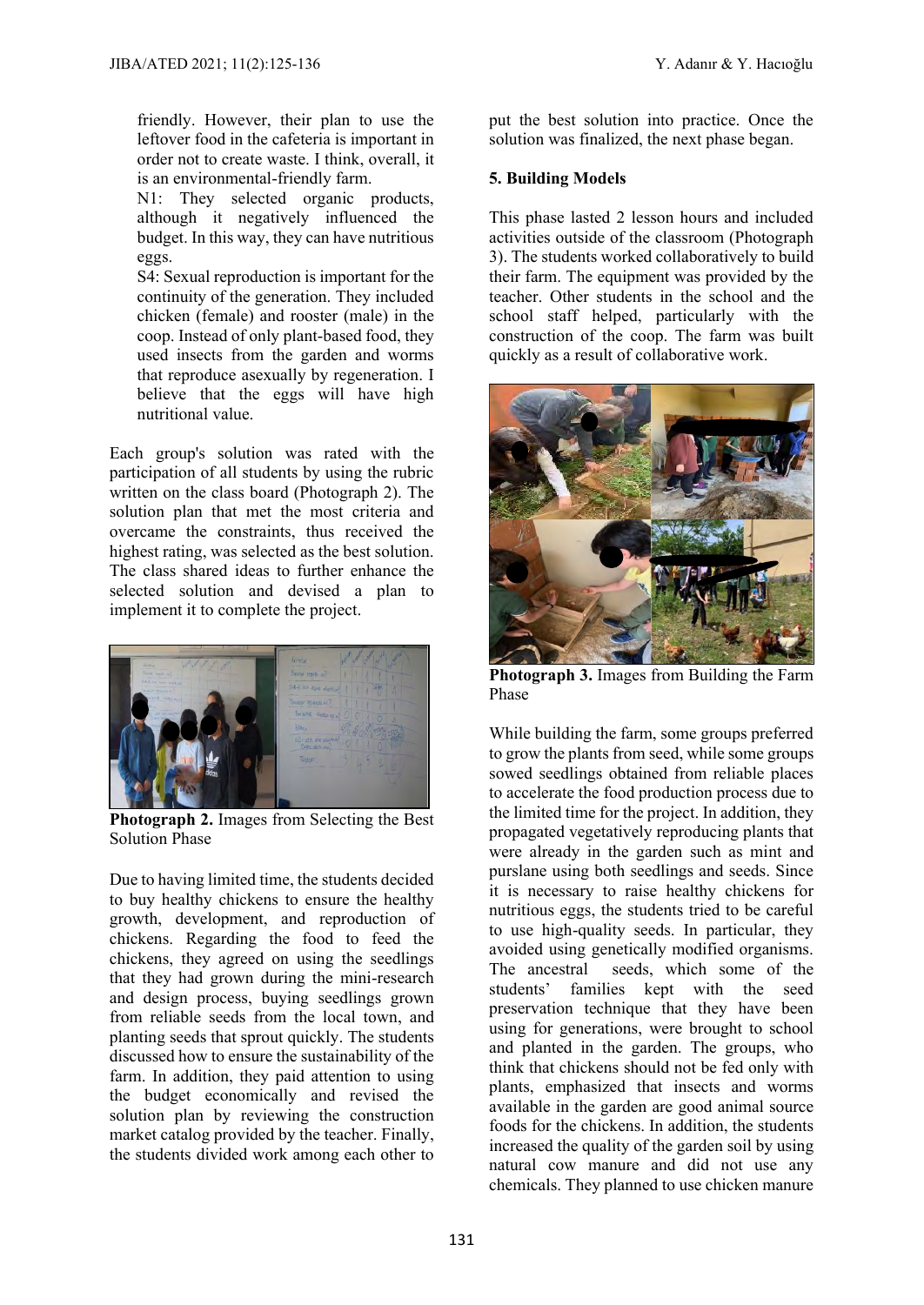as an organic fertilizer the next time. In this way, the students made plans for the sustainability of the farm with the guidance of the teacher.

Although it seemed like both the project and the science unit ended when the farm was completed, the students' work continued outside the classroom. They took care of the plants and animals living on the farm.

## **6. Testing and Refinement**

Before the testing and refinement phase, which lasted for 1 lesson hour, the students were asked to evaluate their projects. They were given 3 weeks for the evaluation of the project/farm design and the sustainability of the farm. In this process, the students continued to take care of the plants and animals on the farm during the extracurricular times by cooperating among themselves and getting support from the school staff. They used the plants grown to feed the chickens, shared the eggs they got from chickens, took them to their families, and felt the pleasure of being productive. Unfortunately, the students could not ensure the reproduction of chickens due to the end of the school term. However, they realized that the eggs they collected from the farm are reproductive cells of chickens. At the end of 3 weeks, the teacher and the students came together in a 1-hour lesson and evaluated the farm by considering the project requirements. The students said that they decreased the cost by feeding the chickens with fast-growing plants (C1), and they also got eggs from chickens. They decided to grow plants according to seasonal conditions (S2), reproduce the existing worms in the garden by regeneration and use them as animal source food (N5), and raise baby chicks by incubating chicken eggs (J4) in the future. In addition, they decided to grow not only herbaceous plants but also woody perennial plants that will allow chickens and chicks to roam freely (N2). S1 suggested that they could plant the seeds of the fruits they eat in the cafeteria for this purpose. Instead of buying chickens, they planned to look after the chickens raised by K3's family on the farm (P1) and use the food leftover in the cafeteria (P2). Lastly, the students agreed that those whose homes are close to the school could help the school staff with the farm work during the summer break.

## **7. Communication and Reflection**

Communication and reflection took place at all phases of the activity. Therefore, it should not be considered as a phase that took place only at the end of the project. The students communicated and shared ideas with each other at all phases of the project, from identifying the objectives and constraints to the testing and refinement phase. They presented solution plans to each other and evaluated each other's work. While the continuity of this phase allowed to focus on process evaluation, it also provided the opportunity for students to make self and peerassessment. The teacher was also able to formatively and summatively assess the students' progress and provided feedback to scaffold their learning.

## **EVALUATION of the ACTIVITY**

At the end of the project, the students were asked to express their opinions about the whole process. For this purpose, the teacher conducted an unstructured whole class interview with the students by asking, "What are your positive and negative views about completing the project?"

The analysis of students' responses revealed some common themes. For example, a group of students focused on conceptual learning and expressed the view that they had permanent learning as a result of participating in the project activities:

S2: When we do an activity, I remember the concepts more. I get bored in the lessons, but not in the activity. It is beneficial because I am both learning and applying.

P2: When we first drafted a solution, we couldn't come up with a good project idea because we didn't have enough knowledge on the topic. We started to think more comprehensively by enhancing our knowledge through mini [research and design] activities.

J6: I grasped the content better. Taking care of the plants and animals made my learning easier. Now, I have a better comprehension of the content.

N5: I could store more information in my mind becasue I practiced what I was learning.

C1: Practical activities like this are very good in my opinion. The regular lessons are boring.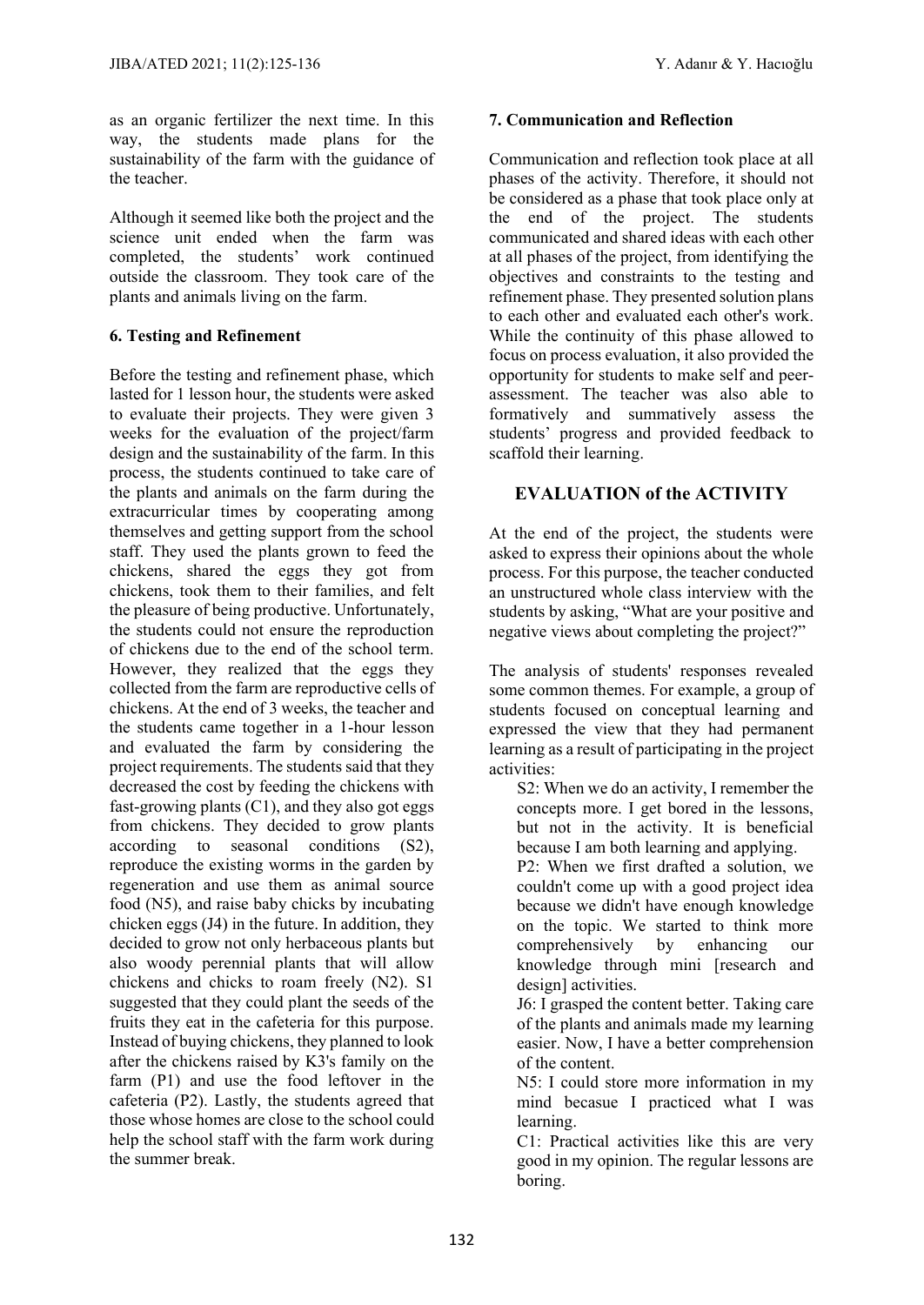Some students spoke about the positive effect of the project on their interest and attitudes towards the lesson. They explained that the lessons were more fun, they enjoyed being active in the research process, and they were excited to discover new knowledge:

C4: It was fun, particularly the parts that included building a garden and a coop because I didn't just acquire knowledge, I applied it.

C3: I was more interested and excited compared to other content. I had the opportunity to learn the content deeper by researching and applying.

N1: Science lessons were boring in the past. We got very tired, but the activities were good. We have obtained permanent knowledge.

Some of the students focused on the skill development during the PB-STEM process and expressed the view that they developed their skills such as inquiring, modeling, using mathematics and technology, working collaboratively, and problem-solving:

C3: When there is a problem, I should first obtain knowledge and then start solving the problem.

J2: It has added convenience to my life, helped me discover how I should think about how to feed and raise animals when I take on animal care to ensure their safety.

N2: My mathematical skills have improved because we modeled the coop using actual measurements and performed budget calculations.

P1: Preparing the Powtoon presentation developed our technological knowledge. We also played digital games. We brought our mobile phones to school and used them during the research process.

N4: I loved the group work and enjoyed learning from my friends.

Some students stated that their interest in the engineering profession increased during the activity, and now they understand better how an engineer works:

C2: It's good to be an engineer because we design the products ourselves.

J2: Engineers have a tough job. However, I have realized that it is necessary to be very good at finding solutions to real-world problems, that we need to consider each factor in detail.

P4: I was thinking that an engineer would fill out forms and give information. After this lesson, I realized that it is a better occupation. Because they first do the planning, then research, and finally implement.

Supporting the view of J2, it was among the researcher's notes that the students had difficulties in defining the problem, determining the criteria and constraints, and deciding on the best solution due to a lack of prior experience. In the current study, the teacher's guiding and motivating approach played an important role.

The project was completed as part of the science and science applications courses, which were taught by the science teacher. In addition to the lesson hours, the students had to complete a significant amount of extracurricular work. Some students shared negative opinions about spending a lot of time and effort, even though they thought it was worth it. They suggested that mini-research and mini-designs related to mathematics and technology could be done in mathematics and information technologies courses. An opinion representing this idea is as follows:

P4: We got too tired because we studied all the disciplines in the science class. I wish we completed the math part in the math class and the presentations in the information technology class.

## **CONCLUSION and SUGGESTIONS**

In this PB-STEM activity, the students completed a project that involved building a mini-farm in their schoolyard to solve the problem of difficulty of finding healthy foods that they may encounter in real world. The students were engaged in both the project-based learning and the engineering design process to complete the design challenge that was related to real world, required interdisciplinary knowledge and skills, had criteria and constraints, and had more than one solution method. During the PB-STEM activity, the students learned the types of reproduction in plants and animals, explained the growth and development of plants and animals with examples, learned the factors that affect the growth and development of plants and animals, and reported the process of taking care of a plant or an animal. To reach these learning outcomes, the students inquired about animal and plant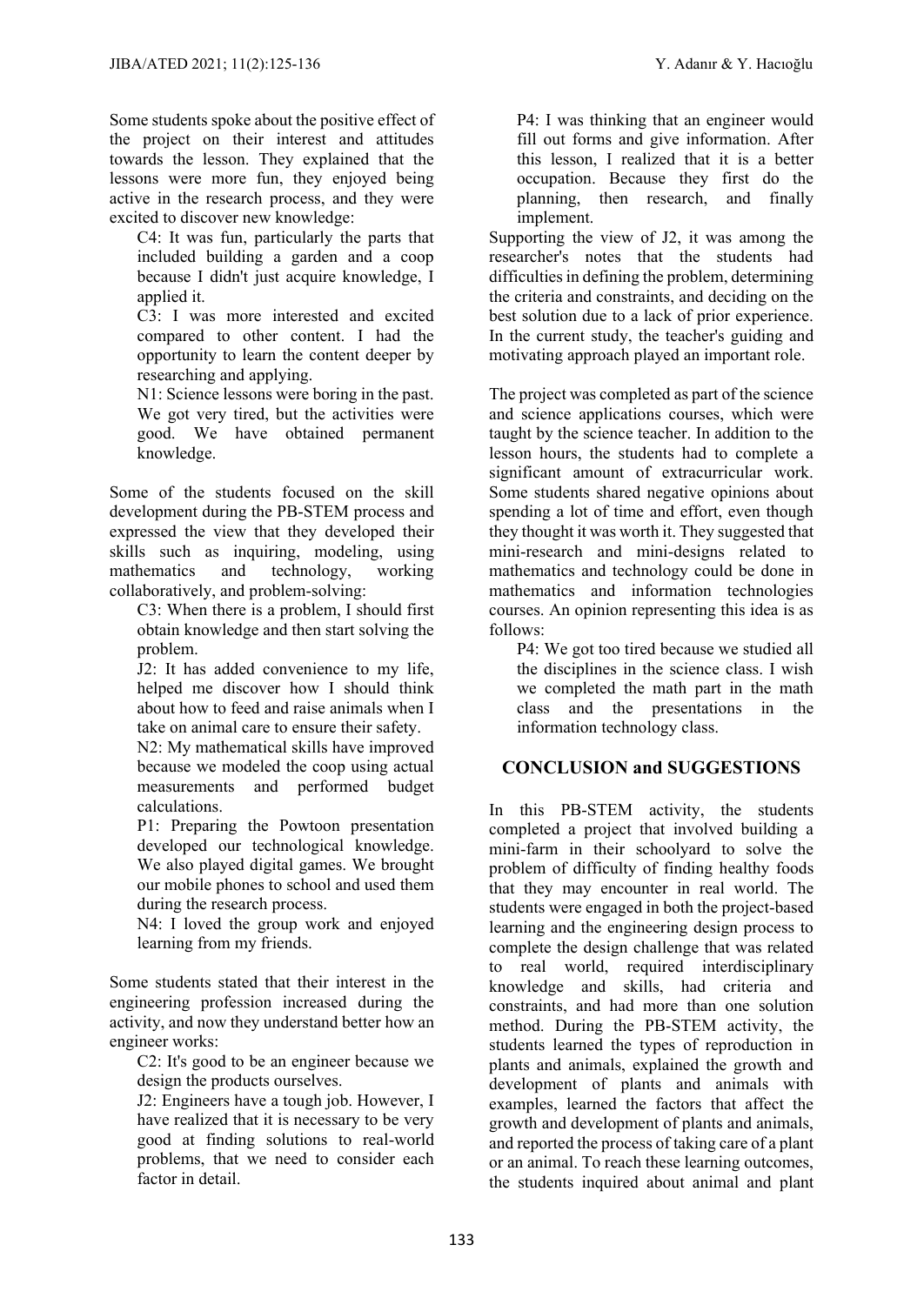life, experienced the scientific inquiry process, conducted experiments, and used the results they obtained to design and build the farm. The project-based learning and the engineering design process provide an opportunity for learners to apply knowledge to real-world situations (Thomas, 2000; NRC, 2012). Indeed, as problem-based learning, STEM, and PB-STEM activities improve students' knowledge and skills and increase their motivation and attitudes towards the lesson (Han et al., 2015; Han et al., 2016; Kwon et al., 2021; Miller & Krajcik, 2019; NRC, 2012; Tati et al., 2017; Wan et al., 2020 ), the activity used in the current study might have similar effects on students' learning. This is supported by the previous research studies (Blair, 2009; Fifolt & Morgan, 2019; Williams & Dixon, 2013) reporting that gardening practices involving plants and animals are positive learning environments that help students learn about living things and life.

The students actively participated in the project activities by taking responsibility for their learning, applying the concepts learned, taking care of animals, and growing plants. The PB-STEM provided them with a learning experience in and outside the classroom, different from their past schooling experiences. The first researcher (the science teacher) observed that this approach gave them a sense of belonging. The students took ownership of their tasks and completed them on time. It was also observed that each of the students took a leadership role in different phases of the project. These findings are supported by the study conducted by Fifolt and Morgan (2019) with primary and secondary school students who engaged in a school farm activity designed based on a scientific inquiry approach.

The project tasks used in the current study can be revised and used with students at different grade levels, taking into account the environmental context in which the students live. The integration of more disciplines may also be considered in enhancing the current project. In this study, the integration of science and engineering was more prominent than the integration of technology and mathematics. This aspect of the project task can be improved if Yıldırım and Selvi's (2017) argument that all STEM disciplines should be included in PB-STEM activities is considered as a criticism.

However, from the "definition of STEM education as the integration of at least two disciplines" point of view, the current project task does not have a limitation regarding the integration of the disciplines. Nevertheless, we can offer our suggestions as researchers in this field. To further strengthen the integration of the mathematics discipline, the project can continue with the activity designed by Selmer et al. (2014). Accordingly, students might sell the vegetables, fruits, eggs, and chickens they grow on the farm in the neighborhood market. Such a revision might enhance students' statistical literacy and entrepreneurial skills. Additionally, ecological literacy goals, which are important competencies for biology and environmental education, can also be taken into account. To strengthen the technology integration process, the same project can be implemented using digital games in the virtual environment. Similar to the activity designed by Hacıoğlu and Dönmez Usta (2020), students might be engaged in the task of designing a farm in a digital game. However, we should note that all these suggestions necessitate time and modification of the learning environment. A final suggestion is to have students monitor the growth and development of plants and animals using technological literacy skills. To improve the farm performance, students can use sensors to check soil fertility, water status, and mineral balance. Similarly, fertilization and irrigation processes can be done with the help of sensors. Additionally, temperature sensors can be used to control the temperature of the environment, which is important for the growth and development of chicks.

## **REFERENCES**

- Adanır, Y. (2021). *Proje tabanlı STEM eğitiminin 7. sınıf öğrencilerinin bilimsel okuryazarlıklarına ve üretici düşünme becerilerine etkisi (The effect of projectbased STEM education on scientific literacy and productive thinking skills of 7th grade students)* [Unpublished master's thesis]. Giresun University.
- Bell, S. (2010). Project-based learning for the 21st century: Skills for the future. *The Clearing House, 83*(2), 39-43.
- Blair, D. (2009). The child in the garden: An evaluative review of the benefits of school gardening. *Journal of Environmental Education, 40*(2), 15–38.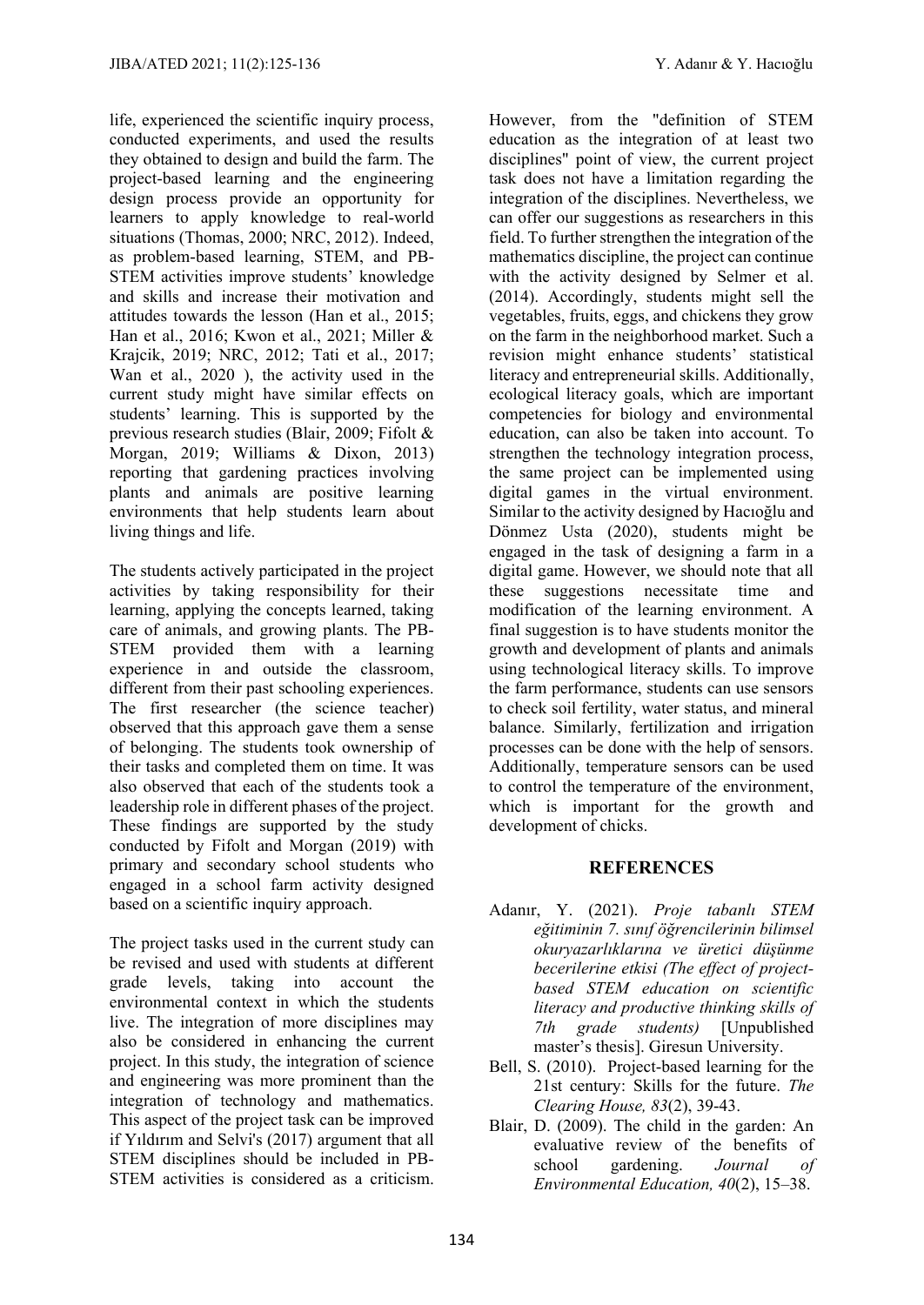- Bozkurt Altan, E., & Hacıoğlu, Y. (2019). Fen bilimleri öğretmenlerinin derslerinde STEM odaklı etkinlikler gerçekleştirmek<br>üzere geliştirdikleri problem üzere geliştirdikleri durumlarının incelenmesi [Investigation of problem statement developed by science teachers to perform STEM focused activities in their courses]. *Necatibey Eğitim Fakültesi Elektronik Fen ve Matematik Eğitimi Dergisi*, *12*(2), 487-507.
- Breiner, J. M., Harkness, S. S., Johnson, C. C., & Koehler, C. M. (2012). What is STEM? A discussion about conceptions of STEM in education and partnerships. *School Science and Mathematics, 112*(1), 3-11.
- Bybee, R. W. (2013). *The case for STEM education: Challenges and opportunities.* National Science Teachers Association.
- Capraro R. M., & Slough S. W. (2013). Why PBL? Why STEM? Why now? An introduction to STEM project-based learning. In R. M. Capraro, M. M. Capraro, & J. R. Morgan (Eds.), *STEM project-based learning* (pp. 1-5). Sense Publishers. https://doi.org/10.1007/978- 94-6209-143-6\_1
- Chen, Y., & Chang, C. C. (2018). The impact of an integrated robotics STEM course with a sailboat topic on high school students' perceptions of integrative STEM, interest, and career orientation. *EURASIA Journal of Mathematics, Science and Technology Education*, *14*(12), 1614.
- Fifolt, M., & Morgan, A. F. (2019). Engaging K-8 students through ınquiry-based learning and school farms. *Journal of Education for Students Placed at Risk (JESPAR), 24*(1), 92-108.
- Guzey, S. S., Caskurlu, S., & Kozan, K. (2020). Integrated STEM pedagogies and student learning. In C. C. Johnson, M. J. Mohr-Schroeder, T. J. Moore, & L. D. English (Eds.), *Handbook of research on STEM education* (pp.65-75)*.* Routledge.
- Hacıoğlu, Y., & Başpınar, A. (2020). Bir sınıf öğretmeni ve öğrencilerinin ilk STEM eğitimi deneyimleri [A elementary teacher's and students' first STEM education experiences]. *Karadeniz Sosyal Bilimler Dergisi*, *12*(22), 1-23.
- Hacıoğlu, Y., & Dönmez Usta, N. (2020). Digital game design-based STEM activity: Biodiversity example. *Science Activities, 57*(1), 1-15.
- Han, S., Capraro, R., & Capraro, M. M. (2015). How science, technology, engineering, and mathematics (STEM) project-based learning (PBL) affects high, middle, and low achievers differently: The impact of student factors on achievement. *International Journal of Science and Mathematics Education, 13*(5), 1089– 1113.
- Han, S., Rosli R., Capraro, M. M., & Capraro, R. M. (2016). The Effect of science, technology, engineering and mathematics (STEM) project based learning (PBL) on students' achievement in four mathematics topics. *Journal of Turkish Science Education*, *13*(special), 3-29.
- Horton, R. M., Hedetniemi, T., Wiegert, E., & Wagner, J. R. (2006). Integrating curriculum through themes. *Mathematics Teaching in the Middle School, 11*, 408- 414.
- Kwon, H., Capraro, R. M., & Capraro, M. M. (2021). When I believe, I can: Success STEMs from my perceptions. *Canadian Journal of Science, Mathematics and Technology Education, 21*, 67–85. https://doi.org/10.1007/s42330-020- 00132-4
- Merrill, C., & Comerford, M. (2004). Technology and mathematics standards: An integrated approach. *Technology Teacher*, *64*, 8-12.
- Miller, E., & Krajcik, J. (2019). Promoting deep learning through project-based learning: A design problem. *Disciplinary and Interdisciplinary Science Education Research*. [https://doi.org/10.1186/s43031-019-](https://doi.org/10.1186/s43031-019-0009-6) [0009-6.](https://doi.org/10.1186/s43031-019-0009-6)
- Ministry of National Education. (2018). *Fen bilimleri dersi öğretim programı (İlkokul ve ortaokul 3, 4, 5, 6, 7 ve 8. sınıflar) [Science curriculum (Elementary and middle school 3, 4, 5, 6, 7, and 8th grades)].*

https://mufredat.meb.gov.tr/Dosyalar/20 1812312311937-

FEN%20B%C4%B0L%C4%B0MLER %C4%B0%20%C3%96%C4%9ERET% C4%B0M%20PROGRAMI2018.pdf